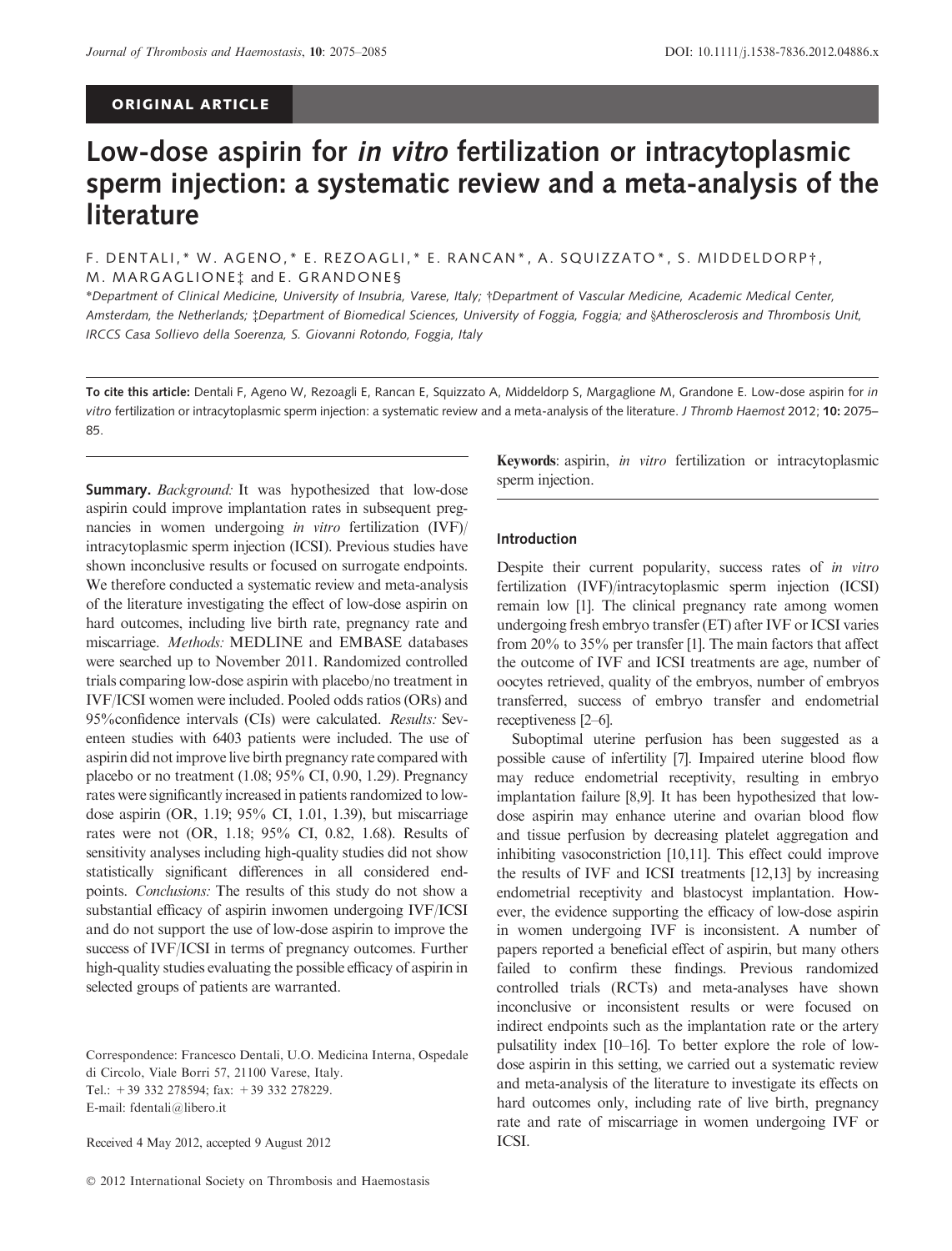## Methods

A protocol was prospectively developed, detailing the specific objectives, criteria for study selection, approach used to assess study quality, outcomes and statistical methods. This systematic review was performed according to the guidelines for Quality of Reporting of Meta-analysis (PRISMA) [17].

### Study identification

We tried to identify all published studies that evaluated the role of aspirin in the improvement of live birth and pregnancy rates and in the reduction of miscarriages in women undergoing IVF or ICSI, using the MEDLINE (1948 to November 2011, week 3) and EMBASE (1980–2011, week 51) electronic databases. The search strategy was developed without any language restriction and used the subject headings and key words presented in Appendix 1. We supplemented our search by manually reviewing the reference lists of all retrieved articles for additional published or unpublished trials and by searching the abstracts of the International Society of Thrombosis and Haemostasis (ISTH) and of European Society of Human Reproduction and Embryology Scientific Meetings (ESHRE) (from 2003 to 2011).

#### Study selection

Study selection was performed independently by two reviewers (ERe, ERa), with disagreements resolved through discussion and the opinion of a third reviewer (FD), if necessary. RCTs in women undergoing IVF or ICSI were included if they met the following criteria: (i) low-dose aspirin  $($  < 150 mg) was compared either with placebo or no therapy; and (ii) at least one of the following outcomes was assessed: live birth, pregnancy rate and miscarriage rate.

Studies not including a control group drawn from the same population, animal studies, in vitro studies or trials that exclusively reported other clinical outcomes were excluded. Case reports, editorials, commentaries, letters, review articles, guidelines or secondary prevention trials were also excluded. To assess the agreement between reviewers for study selection, we used the kappa  $(k)$  statistic, which measures agreement beyond chance [18]. When multiple papers for a single study had been published, we decided to use the latest publication and to supplement it, if necessary, with data from the earlier publications.

### Data extraction

Two reviewers (ERa, ERe) independently extracted data on study (year of publication, design, study centre) and patient characteristics (number of subjects enrolled, mean or median age) and on the aforementioned outcomes (pregnancy rate, rate of live birth and miscarriage).

## Study validity assessment

Two unmasked investigators (ERa, ERe) independently completed the assessment of study validity.

We planned quality assessment by means of Jadad's scale, which evaluates the following three study characteristics: method of randomization, method of blinding and follow-up [19]. To stratify RCTs, we applied the following cut-offs: a total of three points ormore defined high-quality studies, whereas studies with two or less points were defined as low-quality studies.

The following additional quality items were also considered for our assessment: the total number of patientslost to follow-up  $($  < 5% of patients, more than 20%, or between 5 and 20%); the use of a commonly accepted definition of clinical pregnancy (increased levels of urinary or plasma b-HCG confirmed by ultrasonography (gestational sac and/or fetal cardiac activity)); and the publication of the study in peer-reviewed journals as opposed to studies only published as an abstract.

#### Subgroup analyses

We planned *a priori* a list of subgroup analyses according to the following characteristics of the study populations:

- 1 cause of infertility;
- 2 type of induction protocol (short vs. long term);
- 3 type of assisted reproduction techniques (IVF, ICSI);
- 4 time of aspirin introduction and duration of aspirin therapy (at least 1 day before ET or after ET, during the entire period of the pregnancy); and
- 5 history of ET failure

Type of induction protocol was defined according to recent guidelines [20] or according to the definition of single studies if not further specified.

#### Statistical analysis

Odds ratios (ORs) and 95% confidence intervals (CIs) were calculated for each outcome. The data were pooled using a random-effects model (the DerSimionan and Laird method) [21]. For treatment effects that were statistically significant, we determined the number needed to treat (NNT). Statistical heterogeneity was evaluated using the Cochran's Q and  $I^2$ statistic, which assesses the appropriateness of pooling the individual study results [22]. When heterogeneity was present, we repeated the analysis removing one study at a time to assess the source of heterogeneity. Presence of publication bias was explored using funnel plots of effect size against standard error [23]. The software Review Manager (RevMan, version 5.0.16 for Windows, Oxford, UK; The Cochrane Collaboration, 2008] supported the analysis. Sensitivity analyses including high-quality studies only were performed.

## Results

#### Study identification and selection

We identified 780 potentially relevant studies from the following databases: 569 from EMBASE and 211 from MEDLINE. We excluded 750 studies after title and abstract screening using the predefined inclusion and exclusion criteria; the remaining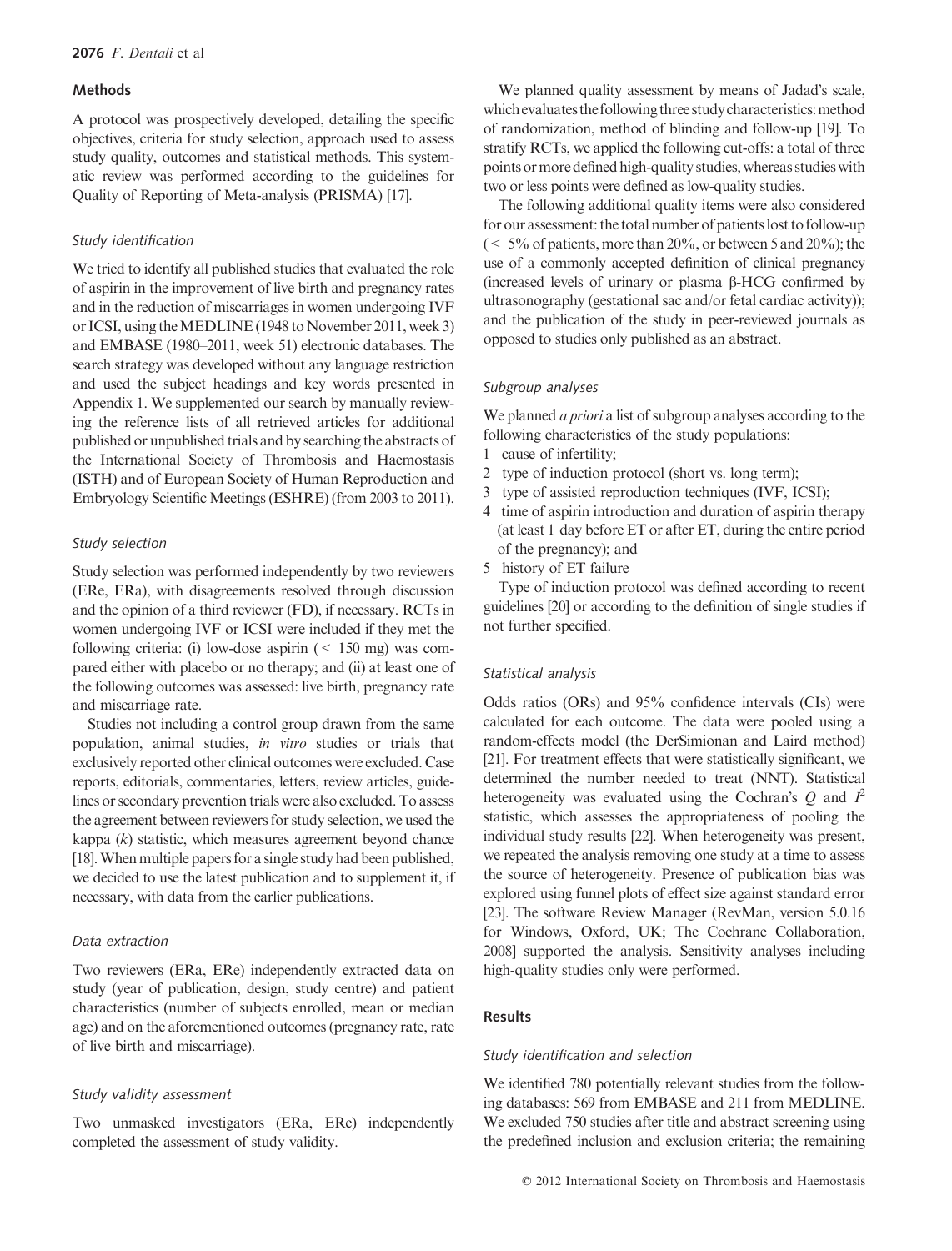30 studies were retrieved in full for detailed evaluation [3,11,13,14,24–49]. Agreement between reviewers for study selection was optimal ( $K = 0.91$ ). Of the retrieved studies, 16 were excluded for the following reasons: 10 did not match inclusion criteria [13,24–32], three were editorials or commentaries [33–35], and three [11,44,49] reported duplicate data. Furthermore, 19 abstracts from ISTH and from ESHRE were found using 'in vitro fertilization' and 'intracytoplasmic sperm injection' search terms. Sixteen abstracts did not meet inclusion criteria, leaving only three for inclusion [50–52].

Seventeen studies were therefore included in this systematic review: 14 were published as full text [3,14,36–43,45–48] and three [50–52] as abstracts. The study identification and selection progression is detailed in Fig. 1.

## Study characteristics

Baseline characteristics of patients included in the studies are summarized in Table 1. Study size ranged from 28 [3] to 2425 [47] patients, for a total of 6610 patients. Ten RCTs were placebo controlled whereas the other seven [3,36–38,40,47,51] compared low-dose aspirin with no treatment. In six studies, aspirin was started at least 1 day before the ET, whereas in the other studies it was started at the time of IVF or ICSI. Aspirin was maintained until the pregnancy test in four studies [39,40,42,46], until ultrasound detection of gestational sac and/or embryonic cardiac activity in three studies [37,45,47], until the 9–12th week of pregnancy in four studies [3,14,43,50] and during the entire period of the pregnancy in three studies [36,41,48], whereas the duration of treatment with aspirin was not specified in three studies [38,51,52].

#### Live birth

The effect of low-dose aspirin on rate of live births was evaluated in six studies for a total of 2600 patients. A live birth occurred in 330 of 1312 (25.2%) patients randomized to low-



Fig. 1. Selection process.

dose aspirin and in 306 of 1288 (23.8%) patients randomized to placebo or no treatment. The use of low-dose aspirin was not effective in increasing the rate of live birth compared with placebo or no treatment (OR, 1.08; 95% CI, 0.90, 1.29;  $P = 0.43;$   $I^2 = 0\%$ , Fig. 2A. A funnel plot of OR vs. standard error appeared asymmetric with an absence of studies in the right hand corner (Appendix 2a).

#### Pregnancy rate

The effect of low-dose aspirin on pregnancy rate was evaluated in 17 studies for a total of 6403 patients. Pregnancy occurred in 1139 of 3506 (32.5%) women randomized to low-dose aspirin and in 850 of 2897 (29.3%) women randomized to placebo or no treatment. The use of low-dose aspirin was associated with a significantly higher pregnancy rate in comparison to placebo or no treatment (OR, 1.19;  $95\%$  CI, 1.01, 1.39;  $P = 0.03$ ;  $I^2 = 29\%$ ), Fig. 2B. The absolute increase in pregnancy rates was estimated at 3.2% with an NNT of 31 (95% CI, 18, 118). A funnel plot of OR vs. standard error appeared symmetric, suggesting the absence of publication bias (Appendix 2b).

#### Miscarriage

The effect of low-dose aspirin on miscarriage was evaluated in six studies for a total of 904 patients. Miscarriages occurred in 86 of 471 (18.3%) women randomized to low-dose aspirin and in 67 of 433 (15.5%) randomized to placebo or no treatment. The use of low-dose aspirin did not result in a statistically significant higher rate of miscarriage as compared with placebo or no treatment (OR, 1.18; 95% CI, 0.82, 1.68;  $P = 0.75$ ;  $I^2 = 0\%$ ), Fig. 2C. A funnel plot of OR vs. standard error appeared symmetric, suggesting the absence of publication bias (Appendix 2c).

## Study quality and sensitivity analyses

Quality assessment items according to the Jadad scale are summarized in Table 2. Of the 17 studies included in the analysis, seven [14,37,39,45,46,48,50] were defined as high quality, whereas the other 10 [3,36,38,40–43,47,51,52] were defined as low quality. The total number of patients lost to follow-up was  $\leq 5\%$  in all the included studies.

In the high-quality studies according to the Jadad scale, the use of low-dose aspirin did not result in any improvement, as compared with placebo or no treatment, in the rates of live birth (OR, 0.91; 95% CI, 0.66, 1.24), pregnancy rates (OR, 1.13; 95% CI, 0.86, 1.47) or miscarriages (OR 1.12; 95% CI, 0.60, 2.09).

When the analysis was restricted to studies that used a commonly accepted definition of clinical pregnancy only, the use of low-dose aspirin was again not associated with any statistically significant effect on live birth rate (OR, 1.07; 95% CI, 0.89, 1.28), pregnancy rate (OR, 1.16; 95% CI, 0.97, 1.39) and miscarriage rate (OR, 1.18; 95% CI, 0.82, 1.68) as compared with placebo or no treatment. Similar findings were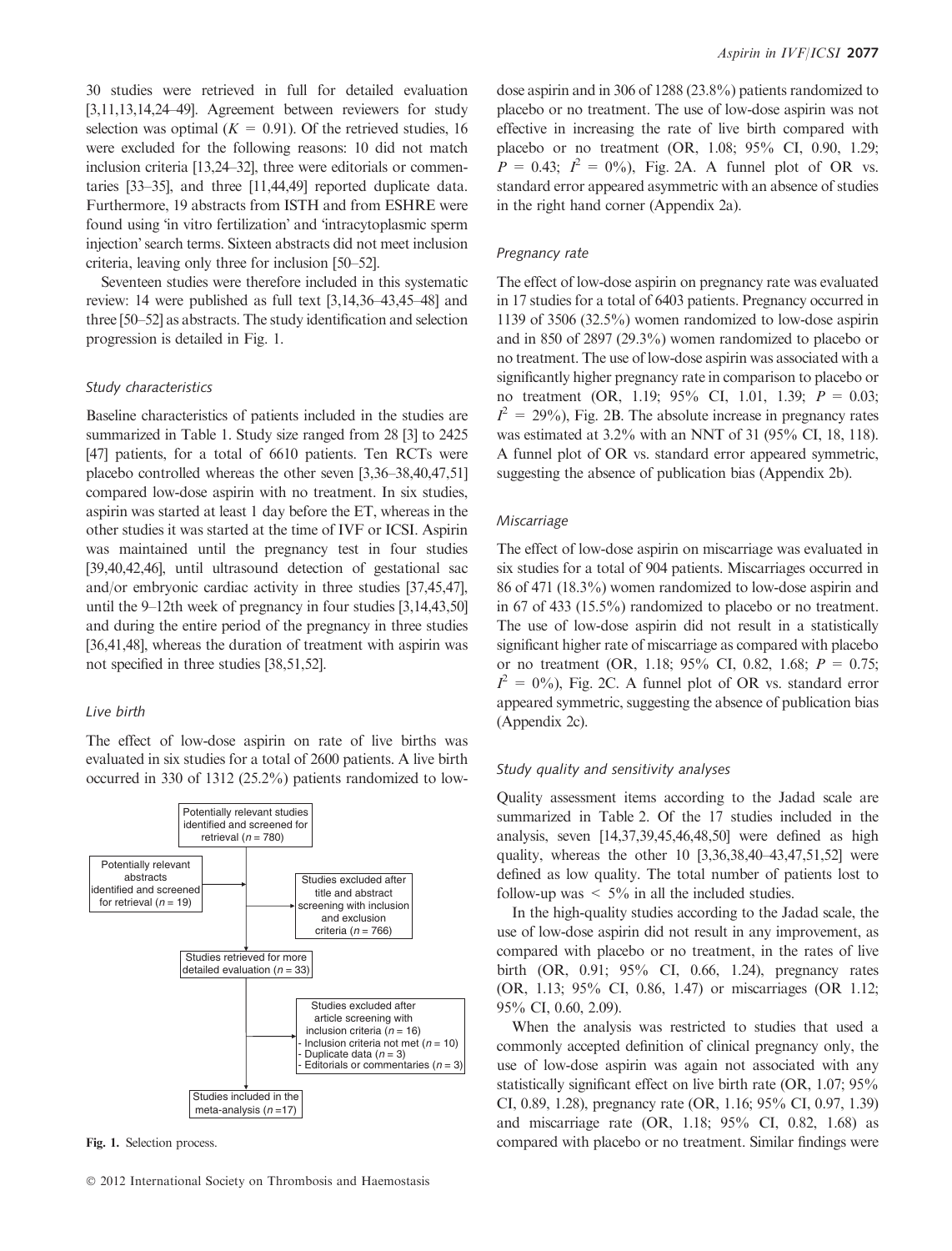| Study, year (ref) Included Mean age, |                       | patients years $\pm$ SD                                                   | Inclusion criteria                                                                                                                                                                                                                                       | Primary outcome                                                                                                                                                                                                                                                | Treatment and dose                                     | Onset of therapy and continuation                                                                                                                                                                                      |
|--------------------------------------|-----------------------|---------------------------------------------------------------------------|----------------------------------------------------------------------------------------------------------------------------------------------------------------------------------------------------------------------------------------------------------|----------------------------------------------------------------------------------------------------------------------------------------------------------------------------------------------------------------------------------------------------------------|--------------------------------------------------------|------------------------------------------------------------------------------------------------------------------------------------------------------------------------------------------------------------------------|
| Weckstein,<br>1997 [3]               | 28                    | 39.4 $\pm$ 4.5 (Placebo)<br>$41.8 \pm 3.4$ (ASA<br>group)                 | Oocyte donation recipients who failed<br>receiving oral micronized E <sub>2</sub> ; normal<br>to develop an endometrial thickness<br>of at least 8 mm during a test cycle<br>uterine cavity                                                              | delivery rate, implantation rate vs.<br>Clinical pregnancy rate,                                                                                                                                                                                               | 13 pts Control group<br>15 pts ASA (81 mg)             | treatment. Pts treated until 9 weeks<br>1 week before starting estrogen<br>after ET.                                                                                                                                   |
| 1998 [36]<br>Check,                  | 36                    | study were at most<br>enrolled in the<br>All the subjects<br>42 years old | increasing blood flow, such as heparin<br>taking any concomitant medications<br>Pts who had not conceived following<br>transfer of embryos in the retrieval<br>cycle, using their own oocytes, not                                                       | Implantation and clinical<br>pregnancy rates                                                                                                                                                                                                                   | 18 pts Control group<br>18 pts ASA (81 mg)<br>VS.      | was continued through the pregnancy<br>On day 2 of the frozen ET cycle. ASA<br>if the beta-HCG level was positive.                                                                                                     |
| Rubistein,<br>1997 [14]              | 298                   | Placebo: $35.4 \pm 3.9$<br>$ASA: 35.9 \pm 4.2$                            | Infertility for tubal factor; > 1 IVF<br>cycle                                                                                                                                                                                                           | uterine and ovarian pulsatility<br>index, cancellation rate, no.<br>retrived, serum E2 levels,<br>No. follicles, no. oocytes<br>ET, implantation and<br>pregnancy rates                                                                                        |                                                        | Aspirin (100 mg) vs. placebo 21 <sup>st</sup> day of precedent menstrual cycle.<br>medication through 12 weeks'<br>Pregnant patients continued<br>gestation                                                            |
| 2000 [37]<br>Urman,                  | 300                   | 32.4 $\pm$ 4.7 (control<br>32.5 $\pm$ 4.8 (ASA<br>group)<br>group)        | cycle with ejaculated spermatozoa<br>300 pts undergoing their first ICSI<br>for male infertility                                                                                                                                                         | Clinical pregnancies and<br>clinical pregnancy rate;<br>implantation and<br>implantation rate                                                                                                                                                                  | 139 pts ASA (80 mg)<br>136 pts Control<br>group<br>VS. | detection of fetal cardiac activity and<br>continued until the ultrasonographic<br>gonadotropin stimulation. ASA was<br>it was stopped if the HCG test was<br>Beginning on the 1 <sup>st</sup> day of the<br>negative. |
| 2001 [38]<br>Matassa,                | $\overline{5}$        | 3.98 (ASA<br>(Control group)<br>$32.62 + 3.71$<br>$32.07 \pm$<br>group)   | 91 pts undergoing controlled<br>ovaric hyperstimulation                                                                                                                                                                                                  | Determine if the use of low-dose 46 pts ASA (100 mg)<br>ecography can modify outcome 45 pts Control group<br>ASA and trans-abdominal<br>in IVF-ET procedures to<br>improve: implantation<br>rate; pregnancy rate                                               | VS.                                                    | Cycle day 21 before stimulation. Not<br>specified until aspirin continued.                                                                                                                                             |
| 2003 [52]<br>Lentini,                | 84                    | 34.2 $\pm$ 4.6 (control<br>$34.6 \pm 3.5$ (ASA<br>group)<br>group)        | 84 pts undergoing IVF from January<br>2002.<br>to December                                                                                                                                                                                               | implantation and pregnancy<br>Oocyte quality; fertilization,<br>rate                                                                                                                                                                                           | 42 pts Control group<br>42 pts ASA (100 mg)<br>vs.     | gonadotropin. Not specified until<br>A month before the first dose of<br>aspirin continued.                                                                                                                            |
| 2003 [51]<br>Bordes.                 | 138                   | Mean age similar in<br>both groups                                        | 138 women undergoing IVF cycles and Implantation and pregnancy<br>hyperstimulation with a long protocol<br>who underwent controlled ovarian                                                                                                              | rate                                                                                                                                                                                                                                                           | 69 pts ASA (100 mg)<br>69 pts Placebo                  | On the 21 <sup>st</sup> day of the menstrual cycle<br>GnRH analogue. Not specified until<br>preceding the introduction of the<br>the medication continued                                                              |
| 2004 [39]<br>Lok,                    | $\mathbin{\mathbb S}$ | 36.9 [33.0-38.8 years]<br>(Placebo group)<br>(ASA group)                  | 36.0 [33.8-37.3 years] Poor responders: pts who had previous<br>mature follicles ( $> 0 = 17$ mm); pts<br>IVF cycles cancelled because of the<br>with repeated high basal levels of FSH ( $>10$ IU $\mathrm{L}^{-1})$<br>recruitment of fewer than three | To determine if supplementation 30 pts ASA (80 mg)<br>stimulation in poor responders<br>utero-ovarian blood flow and<br>with low-dose ASA improves<br>(mature follicles; oocytes for<br>retrieval) to gonadotropin<br>ovarian responsiveness<br>undergoing IVF | 30 pts Control group<br>γS.                            | Beginning at the time of commencement<br>of GnRHa in the preceding cycle and<br>continuing until the day of HCG<br>administration or cancellation                                                                      |

Table 1 Baseline characteristics and treatment of patients included in the studies

Table 1 Baseline characteristics and treatment of patients included in the studies

 $© 2012 International Society on Thrombosis and Haemostasis$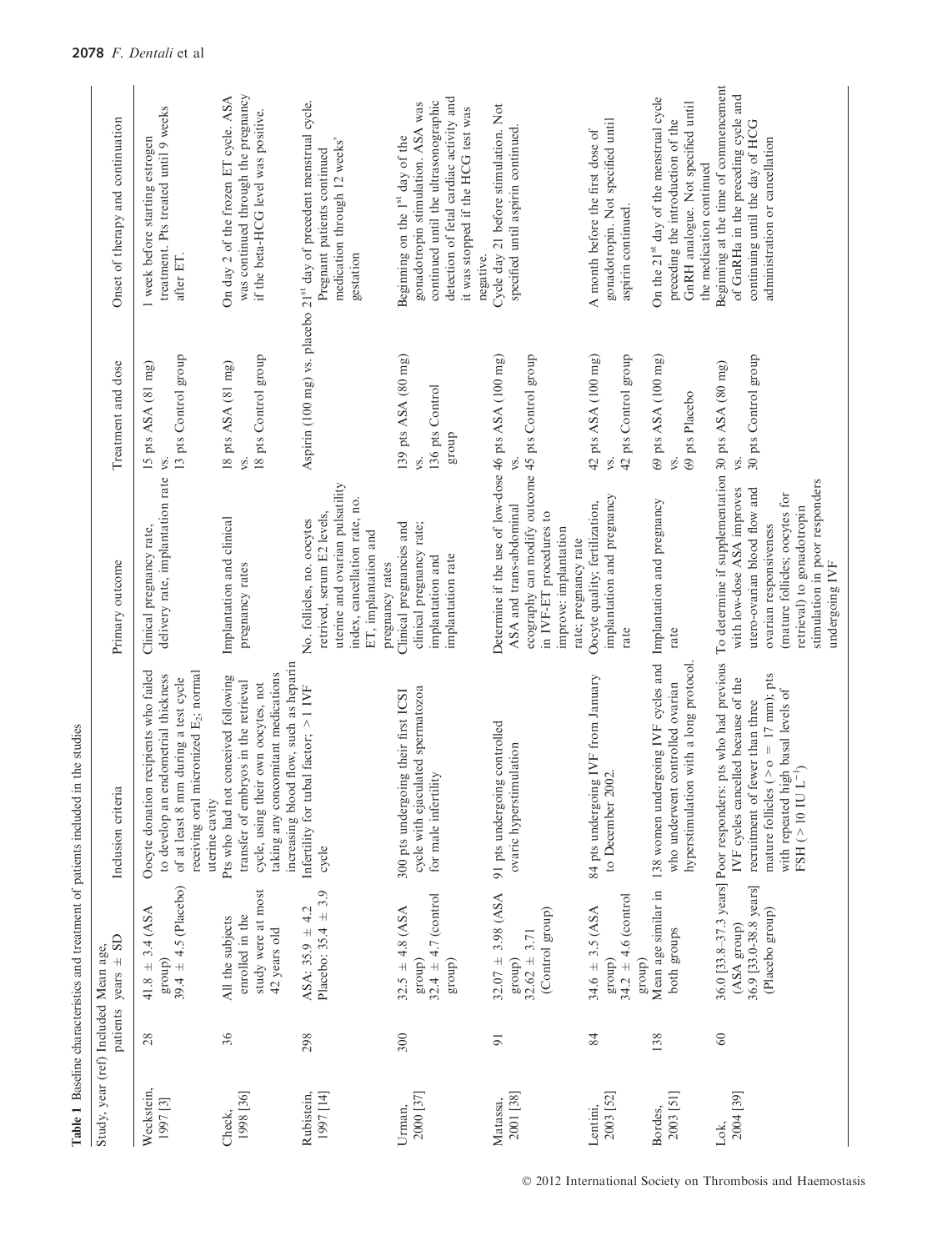| Table 1 Continued         |                      |                                                                                                                                                 |                                                                                                                |                                                                                                                                               |                                                                                                                                                    |                                                                                                                                                                                                                                                                                                                                                                                                        |
|---------------------------|----------------------|-------------------------------------------------------------------------------------------------------------------------------------------------|----------------------------------------------------------------------------------------------------------------|-----------------------------------------------------------------------------------------------------------------------------------------------|----------------------------------------------------------------------------------------------------------------------------------------------------|--------------------------------------------------------------------------------------------------------------------------------------------------------------------------------------------------------------------------------------------------------------------------------------------------------------------------------------------------------------------------------------------------------|
| Study, year (ref)         | Included<br>patients | years $\pm$ SD<br>Mean age,                                                                                                                     | criteria<br>Inclusion                                                                                          | Primary outcome                                                                                                                               | Treatment and dose                                                                                                                                 | Onset of therapy and continuation                                                                                                                                                                                                                                                                                                                                                                      |
| Van Dooren,<br>2004 [50]  | 170                  | (ASA and Placebo<br>32.0 [22-44 years]<br>groups)                                                                                               | regular cycle, according to national<br>Women younger than 39 years with<br>guidelines                         | 100 mg, in patients undergoing<br>on: ovarian response (number<br>their first IVF or ICSI cycle,<br>Determine effect of ASA                   | 85 pts ASA (100 mg)<br>85 pts Placebo<br>vs.                                                                                                       | Cycle day 16. Continued until<br>menstruation or, in case of<br>pregnancy, up till 10 weeks<br>pregnancy                                                                                                                                                                                                                                                                                               |
| Waldenström,<br>2004 [40] | 1022                 | 33.5 (ASA group)<br>33.3 (Control<br>group)                                                                                                     | endometriosis; hormonal factor; male<br>Pts neding IVF for: tubal factor;<br>factor; unknown cause             | Live births and live birth rate<br>of oocytes); pregnancy rates                                                                               | 677 pts Control<br>703 pts Aspirin<br>$(75 \text{ mg})$<br>group<br>VS                                                                             | by giving ASA to all pts that accepted<br>placebo was not used but the pts were<br>randomized into the treatment group<br>inclusion in the study every 2 <sup>nd</sup> day<br>day. Aspirin was discontinued after<br>and giving no treatment the other<br>(18 days after oocyte retrieval). A<br>the pregnancy test irrespective of<br>pregnancy test was administered<br>From the day of ET until the |
| 2005 [41]<br>Pakkila,     | 374                  | Placebo: 31.3<br>ASA: 32                                                                                                                        |                                                                                                                | embryos, clinical pregnancy<br>No. oocytes, no. and quality<br>(clinical pregnancy rate per<br>and pregnancy outcome                          | Aspirin (100 mg)<br>placebo 186 pts<br>ASA 100 mg vs.<br>γs.                                                                                       | whether it was positive or negative<br>menstruation or negative hCG test<br>1st day of ovarian stimulation; Pts<br>continued until delivery,                                                                                                                                                                                                                                                           |
| 2006 [42]<br>Duvan,       | 187                  | $(ASA + prednisolone$<br>$30.2 \pm 5.6$ (Placebo)<br>$31.6 \pm 6.1$<br>$31.2 \pm 5.6$ (ASA<br>(Prednisolone<br>$33.5 + 6.2$<br>group)<br>group) | were undergoing their first ICSI cycle<br>Non-selected infertile pts who<br>at Faculty of Medicine             | short-term low-dose aspirin<br>Determine the effects of<br>and/or steroid use on<br>cycle randomized).<br>implantation and<br>pregnancy rates | 41 pts ASA (100 mg)<br>50 pts Prednisolone<br>56 pts (ASA 100+<br>prednisolone 10)<br>188 pts Placebo<br>$(10 \text{ mg/die})$<br>vs.<br>VS.<br>γS | On embryo transfer day. Pts continued<br>until confirmed clinical pregnancy<br>test                                                                                                                                                                                                                                                                                                                    |
| 2007 [43]<br>Moini,       | 145                  | $29.9 \pm 4.9$ (Placebo)<br>$29.3 \pm 4.1$ (ASA<br>group)<br>group)                                                                             | for at least 3 months before the study<br>unexplained factors. No medication<br>Infertility for tubal, male or | response, implantation and<br>low-dose ASA on: ovarian<br>pregnancy rates in pts<br>Determine the effect of<br>undergoing IVF                 | 72 pts ASA (100 mg)<br>40 pts Placebo<br>73 pts Placebo<br>vs                                                                                      | test. Pts with clinical pregnancy go on<br>menstruation or a negative pregnancy<br>menstrual cycle and continued until<br>On the 21 <sup>st</sup> of their preceding<br>until 12 weeks                                                                                                                                                                                                                 |
| 2009 [46]<br>Lambers,     | 169 IVF              | Placebo:32.96<br>ASA: 33.04                                                                                                                     | Age < 39, FSH < 10 3rd day cycle,<br>contraindication ASA, no previous<br>previous IVF or ICSI failed, no      | Pregnancy rate, pulsatility<br>index in uterine artery                                                                                        | 84 pts ASA 100 mg<br>vs. 85 pts placebo<br>$100$ mg. $\,$                                                                                          | Daily medication continued until the<br>1st day stimulation to day pregnancy.<br>day of pregnancy test                                                                                                                                                                                                                                                                                                 |
| 2009 [45]<br>Dirckx,      | 193                  | $31.3 \pm 3.8$ (Placebo<br>$31.3 \pm 3.9$ (ASA<br>$\operatorname*{groot}$<br>$\operatorname*{groot}$                                            | Dutch-speaking women starting a<br>first or second IVF/ICSI cycle<br>ongoing pregnancy                         | Clinical pregnancy rate per<br>cycle                                                                                                          | 97 pts ASA 100 mg<br>96 pts Placebo<br>νs.                                                                                                         | contraceptive pill prior to stimulation<br>and continued until confirmation of<br>pregnancy at 6 weeks and 3 days of<br>Started together with the oral<br>amenorrhea                                                                                                                                                                                                                                   |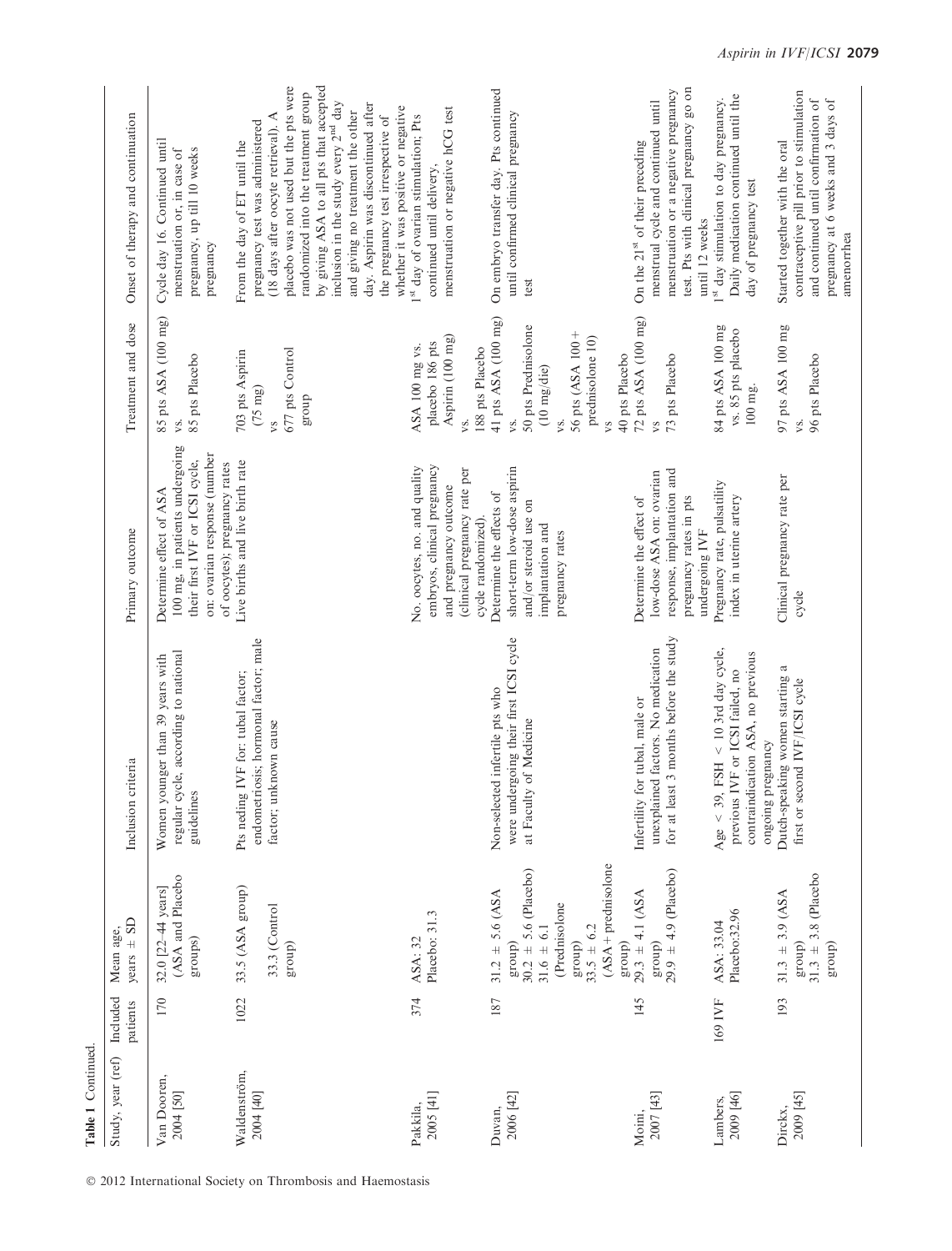| Study, year (ref) Included Mean age, | patients | years $\pm$ SD | Inclusion criteria                                                                              | Primary outcome                                                                                     |                           | Treatment and dose Onset of therapy and continuation                                                                                                                                             |
|--------------------------------------|----------|----------------|-------------------------------------------------------------------------------------------------|-----------------------------------------------------------------------------------------------------|---------------------------|--------------------------------------------------------------------------------------------------------------------------------------------------------------------------------------------------|
| 2010 [47]<br>Varnagy,                | 2425     |                | Not specified Superovulation cases between<br>2000 and 2006                                     | of aspirin can be recommended<br>as a prophylactic measure for                                      | 922 control group<br>ΥS.  | Determine if the administration 1503 ASA (100 mg) 1 <sup>st</sup> day of controlled ovarian stimulation.<br>menstruation, a negative pregnancy<br>Aspirin was continued until                    |
| Haapsamo.<br>2010 [48]               | 487      | $<$ 40 years   | Age $\leq 40$ years, $\leq 4$ previous ovarian<br>stimulations, no contraindications<br>for ASA | ovarian hyperstimulation<br>pregnancy complications<br>Incidence of hypertensive<br>syndrome (OHSS) | 242 ASA VS<br>245 Placebo | Started on the first day of gonadotropin<br>test or the ultrasonographic detection<br>continued the medication until<br>of embryonic cardiac activity<br>stimulation. Pregnant women<br>delivery |

erulization: ICSL. ASA, acetylsalicylic acid; ET, embryo transfer; FSH, follicle-stimulating hormone; GnRH, gonadotropin releasing hormone; HCG, human chorionic gonadotropin; IVF, in vitro fertilization; ICSI, onn m gonadotropin; I cnomomc numan ó aormone: gonadotropin releasing UMKH. norm one: transfer; FSH, follicle-stimulating intracytoplasmic sperm injection; no., number; pts, patients. intracytoplasmic sperm injection; no., number; pts, patients. E1, embryo acetyisalicylic acid; ASA.

obtained when the analysis was restricted to studies published in peer-reviewed journals only (OR 1.08, 95% CI 0.90, 1.29; OR 1.15, 95% CI 0.97, 1.36; and OR 1.18, 95% CI 0.82, 1.68, respectively).

## Subgroup analyses

Table 2 reports in detail the studies included in each subgroup, the total number of patients, and the main results of each subgroup analysis. We could not perform a subgroup analysis according to the cause of infertility because, in most studies, patients with different causes of infertility were included. However, pregnancy and live birth rates were not significantly different between treatment groups in a study that only included patients with male infertility [37], whereas pregnancy rates were significantly increased by the use of aspirin in a study that only included patients with infertility secondary to tubal causes [14].

The use of low-dose aspirin was again associated with a higher pregnancy rate as compared with placebo when only patients undergoing IVF were considered. Similar results were obtained in the subgroup of studies in which aspirin was administered to patients at least 1 day before the ET. All the other subgroup analyses were not statiscally significant.

## Discussion

In this systematic review and meta-analysis of the literature, we assessed the effect of low-dose aspirin on hard endpoints in women undergoing IVF or ICSI. Using data from 17 RCTs for a total of more than 6000 patients, we found no benefit with the use of aspirin for the most relevant outcome (i.e. live birth). Although a small but statistically significant increase in the rate of pregnancies was found with aspirin, when compared with placebo or no treatment, this effect was probably offset by the lack of protection against miscarriage. Furthermore, when the analysis was restricted to high-quality studies only, there was no statistically significant difference in any of the selected outcomes, including pregnancy rates, between treatment groups.

Previous meta-analyses assessing the efficacy of aspirin have shown apparently conflicting results [15,16,53]. Khairy et al. [15] and Gelbaya et al. [16] included only six and seven RCTs in their analyses, respectively, and did not find any statistical difference in the rates of pregnancy, miscarriage and live birth between women treated with low-dose aspirin and those treated with placebo or no treatment. In another meta-analysis, Ruopp et al. [12] pooled, using a fixed-effect model, the results of 10 RCTs for a total of about 2800 patients. In this meta-analysis, the use of low-dose aspirin was associated with a significantly increased rate of pregnancies without any significant effect on the rate of miscarriage. However, when the analysis was repeated using the random-effect model, a more conservative approach that takes into account the variance among the studies, the statistical significance for the rate of pregnancies was not reached. Last, a very recent meta-analysis performed

Table 1 Continued

Continued.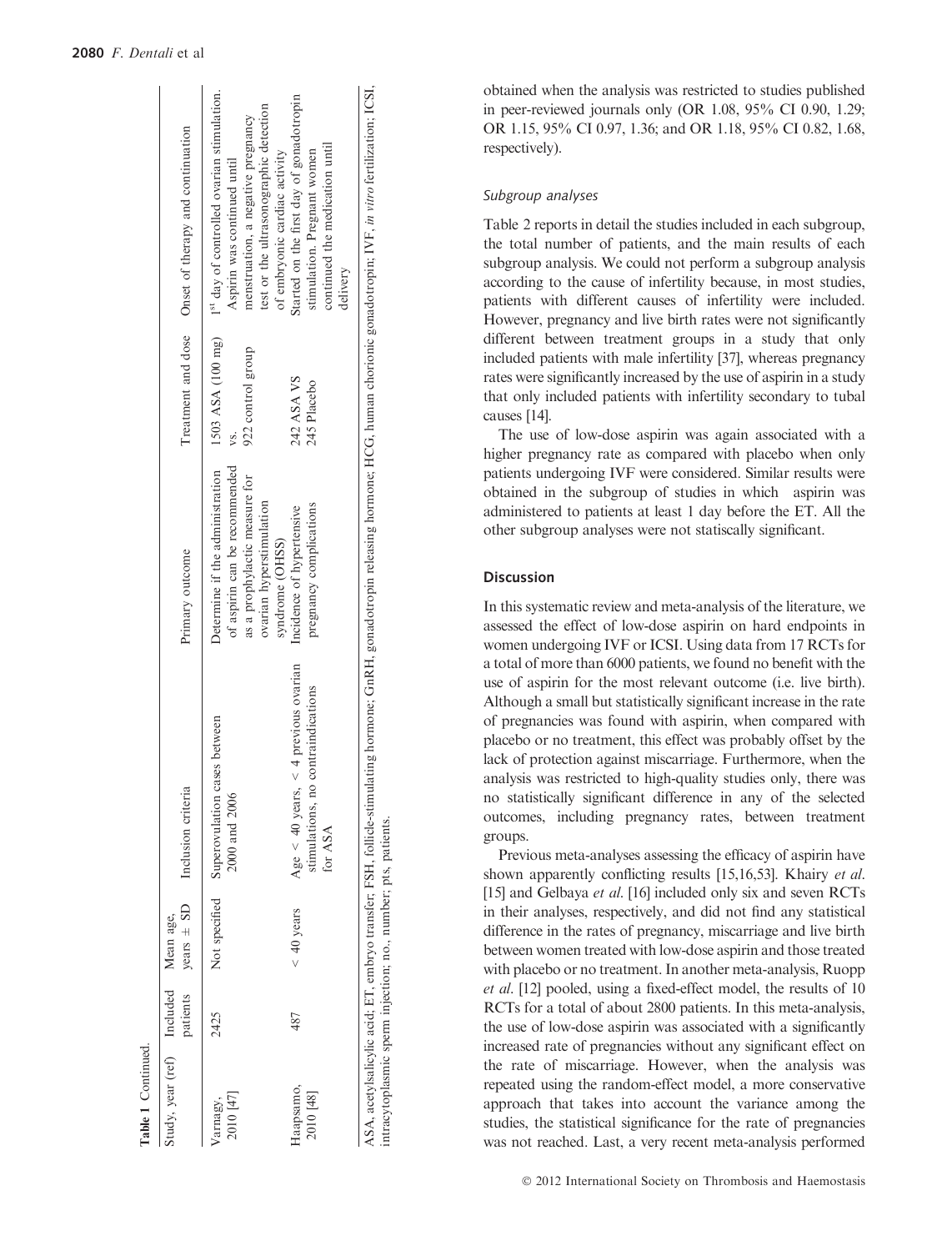

Fig. 2. Pooled odds ratios (ORs) and 95% confidence intervals (CIs) of the association between low-dose aspirin/placebo or no treatment and live birth (2a), pregnancy rate (2b) and miscarriage (2c).

on an individual patient basis that included six studies for a total of about 1100 patients failed to find increased pregnancy rates with the use of low-dose aspirin [53].

Overall, the results of the previous studies, as well as the results of this meta-analysis, with a more updated search strategy, with different inclusion and exclusion criteria, and with the inclusion of twice the number of patients, do not support the use of low-dose aspirin in general patients undergoing IVF/ICSI. It may be argued that IVF/ICSI treatment success rates are likely to be variable according to several factors, including age, number of previous cycles, treatment indication and type of protocol. In this study, we observed that the timing of introduction of low-dose aspirin, especially when introduced at least 1 day before ET, may

 $© 2012 International Society on Thrombosis and Haemostasis$ 

contribute to the efficacy of this approach. Similarly, we observed that the use of aspirin appeared to be potentially more effective in specific subgroups of patients, such as patients undergoing IVF and patients with a previous ET failure, because the observed association seems to be more robust than in the general study population. Although the results of these analyses suggest the possibility that, within well-defined target populations, aspirin may truly be an effective strategy to improve pregnancy rates, we found no signs of an effect in terms of miscarriages and life birth rates in these subgroups, thus making the hypothesis of a true benefit in these specific populations unlikely.

Potential indications for IVF treatment include: male factor fertility problems where medical/surgical management and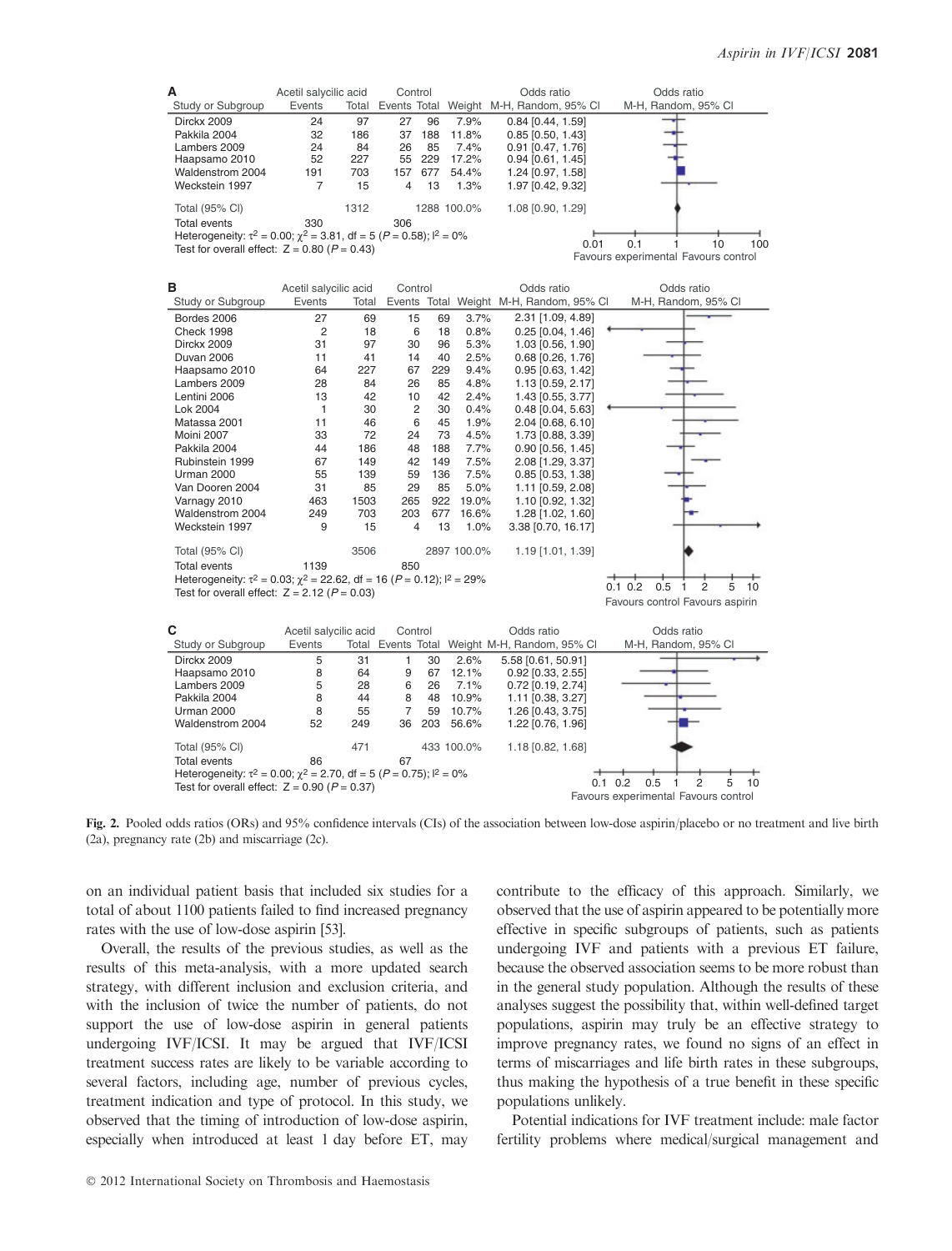## 2082 F. Dentali et al

#### Table 2 Sensitivity and subgroup analyses

| Patients                                                | Number of studies | Total patients | Endpoint    | Odds ratios (95% CI) |
|---------------------------------------------------------|-------------------|----------------|-------------|----------------------|
| Sensitivity analyses                                    |                   |                |             |                      |
| High-quality studies (JADAD scale)                      | 3                 | 819            | Live birth  | $0.91(0.66-1.24)$    |
|                                                         | 7                 | 1621           | Pregnancy   | $1.13(0.86 - 1.47)$  |
|                                                         | 4                 | 360            | Miscarriage | $1.12(0.60-2.09)$    |
| Clinical pregnancy diagnosed with pregnancy test and US | 12                | 5970           | Pregnancy   | $1.16(0.97-1.39)$    |
|                                                         | 5                 | 2572           | Live birth  | $1.07(0.89-1.28)$    |
|                                                         | 6                 | 904            | Miscarriage | $1.18(0.82 - 1.68)$  |
| All studies without abstracts                           | 14                | 6011           | Pregnancy   | $1.15(0.97-1.36)$    |
|                                                         | 6                 | 2600           | Live birth  | $1.08(0.90-1.29)$    |
|                                                         | 6                 | 904            | Miscarriage | $1.18(0.82 - 1.68)$  |
| Subgroup analyses                                       |                   |                |             |                      |
| Only IVF patients                                       | 3                 | 1577           | Live birth  | $1.20(0.96-1.51)$    |
|                                                         | 12                | 5024           | Pregnancy   | $1.35(1.11-1.65)$    |
|                                                         | $\overline{2}$    | 506            | Miscarriage | $1.15(0.74 - 1.80)$  |
| Aspirin administered at least 1 day before ET           | 5                 | 1220           | Live birth  | $0.91(0.70-1.19)$    |
|                                                         | 14                | 4906           | Pregnancy   | $1.21(1.01-1.44)$    |
|                                                         | 5                 | 452            | Miscarriage | $1.12(0.65-1.92)$    |
| At least one preceding ET failure                       | $\overline{2}$    | 197            | Live birth  | $1.02(0.56-1.88)$    |
|                                                         | 6                 | 736            | Pregnancy   | $1.47(0.91 - 2.37)$  |
|                                                         |                   | 54             | Miscarriage | $0.72(0.19-2.74)$    |
| Long induction protocol                                 |                   | 2379           | Live birth  | $1.09(0.90-1.32)$    |
|                                                         | 11                | 3546           | Pregnancy   | $1.20(0.98-1.47)$    |
|                                                         | 5                 | 843            | Miscarriage | $1.13(0.79-1.62)$    |
| Use of Aspirin during the entire period of pregnancy    | $\mathfrak{2}$    | 830            | Live birth  | $0.90(0.65-1.26)$    |
|                                                         | 3                 | 866            | Pregnancy   | $0.89(0.65-1.22)$    |
|                                                         | $\overline{2}$    | 223            | Miscarriage | $1.01(0.48 - 2.11)$  |

intrauterine insemination (IUI) have not resulted in a live birth; tubal disease where tubal surgery has not resulted in a live birth or is judged to be inappropriate [54]; and endometriosis where surgery and IUI have not resulted in a live birth. Younger maternal age and the possibility to cryopreserve embryos seem to be determinants of pregnancy after an IVF cycle [55,56]. Unfortunately, in most of the studies included in our systematic review, the indication for IVF was not clearly described and women of different ages were included. Furthermore, only one study reported the use of frozen embryos [36]. Thus, we were unable to analyze the results according to age, IVF/ICSI indication and cryopreservation of embryos, and if low-dose aspirin really is effective in certain subgroups of patients, this remains to be firmly established.

Our meta-analysis has some potential limitations. First, the studies included in our meta-analysis had different inclusion and exclusion criteria. However, the heterogeneity among the studies, calculated using the  $I^2$  statistic, was generally low. Furthermore, to partially overcome the existence of clinical heterogeneity among the studies, we decided to pool the results of original studies using the random effect model, an approach that takes into account the potential sources of heterogeneity among the studies. Second, as already discussed above, due to the limitation of a meta-analytic approach we were unable to conclusively explore the possible effects of aspirin in some subgroups of patients.

However, as low-dose aspirin is widely used in clinical practice in assisted conception clinics despite a lack of evidence, the aim of our MA was to assess the evidence sustaining this approach in general patients undergoing assisted reproduction. Furthermore, with a series of hypothesis-generating subgroup analyses, we explored the possibility of a different efficacy of low-dose aspirin in many subgroups of patients according to baseline characteristics, differences in aspirin therapy and types of induction protocol and of assisted reproduction techniques. Unfortunately, to date, notwithstanding the amount of original literature on this topic, only a few studies have properly addressed the efficacy of low-dose aspirin in other subgroups, preventing an adequate evaluation in this metaanalysis.

Finally, because it is recognized that publication bias can affect the results of meta-analyses, we attempted to assess this potential bias using a funnel plot. However, funnel plots appeared symmetric, suggesting the absence of publication bias in the analysis that considered pregnancy and miscarriage rates. In the funnel plot analysis that evaluated differences in live births in patients randomized to low-dose aspirin or placebo/no treatment we observed asymmetry, with an absence of studies in the right corner of the plot. This suggests that unpublished studies likely to demonstrate an efficacy of low-dose aspirin in increasing the rate of live birth were probably not included in our meta-analysis. However, inclusion of these studies and elimination of this bias, if it really existed, would not significantly affect our results.

In conclusion, our results do not support the use of low-dose aspirin in improving the success of IVF/ICSI in terms of pregnancy outcomes. Studies aimed at evaluating the possible effect of aspirin on rate of pregnancy or live births in welldefined settings of patients (with a defined infertility diagnosis, definite induction protocol or definite age) are warranted.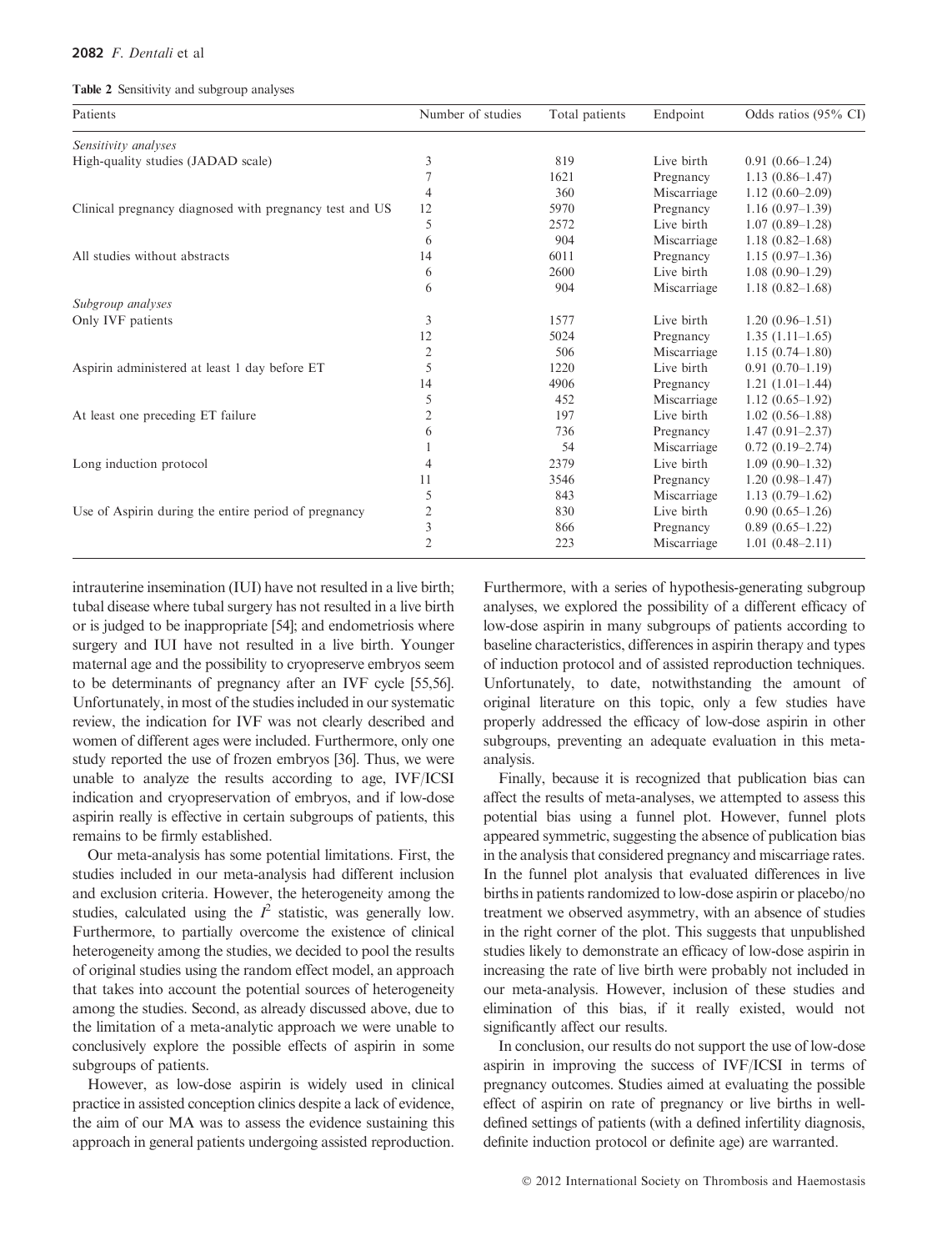## Addendum

F. Dentali handled conception and design, analyzed and interpreted the data, drafted the article, critically revised the article for important intellectual content, gave final approval of the article, provided administrative, technical or logistic support, and collected and assembled the data. W. Ageno handled conception and design, analyzed and interpreted the data, drafted the article, critically revised the article for important intellectual content, and gave final approval of the article. E. Rezoagli analyzed and interpreted the data, drafted the article, gave final approval of the article, and collected and assembled the data. E. Rancan drafted the article, gave final approval of the article, and collected and assembled the data. E. Grandone, A. Squizzato, M. Margaglione and S. Middeldorp handled conception and design, drafted the article, critically revised the article for important intellectual content, and gave final approval of the article.

## Disclosure of Conflict of Interests

The authors state that they have no conflict of interests.

## Appendix 1

Database: Ovid MEDLINE $(R)$  < 1948 to November Week 3  $2011 >$ 

Search Strategy:

- 1 Embryo Implantation/(8365)
- 2 Fertilization in vitro/(22994)
- 3 Embryo Transfer/(11538)
- 4 Ovulation Induction/(8100)
- 5 Sperm Injections, Intracytoplasmic/(3817)
- 6 Heparin, Low-Molecular-Weight/(6181)
- 7 Heparin/(46857)
- 8 Anticoagulants/(46963)
- 9 Aspirin/(35572)
- 10 Platelet Aggregation Inhibitors/(22908)
- 11 6 or 7 or 8 or 9 or 10 (131341)
- 12 1 or 2 or 3 or 4 or 5 (40560)
- 13 11 and 12 (211)
- 14 from 13 keep 1-211 (211)

## References

- 1 Nygren KG, Andersen AN, European IVF-monitoring programme (EIM). Assisted reproductive technology in Europe, 1998. Results generated from European registers by ESHRE. European Society of Human Reproduction and Embryology. Hum Reprod 2001; 16: 2459– 71.
- 2 Harlin J, Aanesen A, Csemiczky G, Wramsby H, Fried G. Delivery rates following IVF treatment, using two recombinant FSH preparations for ovarian stimulation. Hum Reprod 2002; 17: 304–9.
- 3 Weckstein LN, Jacobson A, Galen D, Hampton K, Hammel J. Lowdose aspirin for oocyte donation recipients with a thin endometrium: prospective, randomised study. Fertil Steril 1997; 68: 927–30.

#### Appendix 2



- 4 Ebner T, Yaman C, Moser M, Sommergruber M, Feichtinger O, Tews G. Prognostic value of first polar body morphology on fertilization rate and embryo quality in intracytoplasmic sperm injection. Hum Reprod 2000; 15: 427–30.
- 5 Terriou P, Sapin C, Giorgetti C, Hans E, Spach JL, Roulier R. Embryo score is a better predictor of pregnancy than the number of transferred embryos or female age. Fertil Steril 2001; 75: 525–31.
- 6 Ziebe S, Loft A, Petersen JH, Andersen AG, Lindenberg S, Petersen K, Andersen AN. Embryo quality and developmental potential is compromised by age. Acta Obstet Gynecol Scand 2001; 80: 169–74.
- 7 Toma´s C, Tikkinen K, Tuomivaara L, Tapanainen JS, Martikainen H. The degree of difficulty of embryo transfer is an independent factor for predicting pregnancy. Hum Reprod 2002; 17: 2632–5.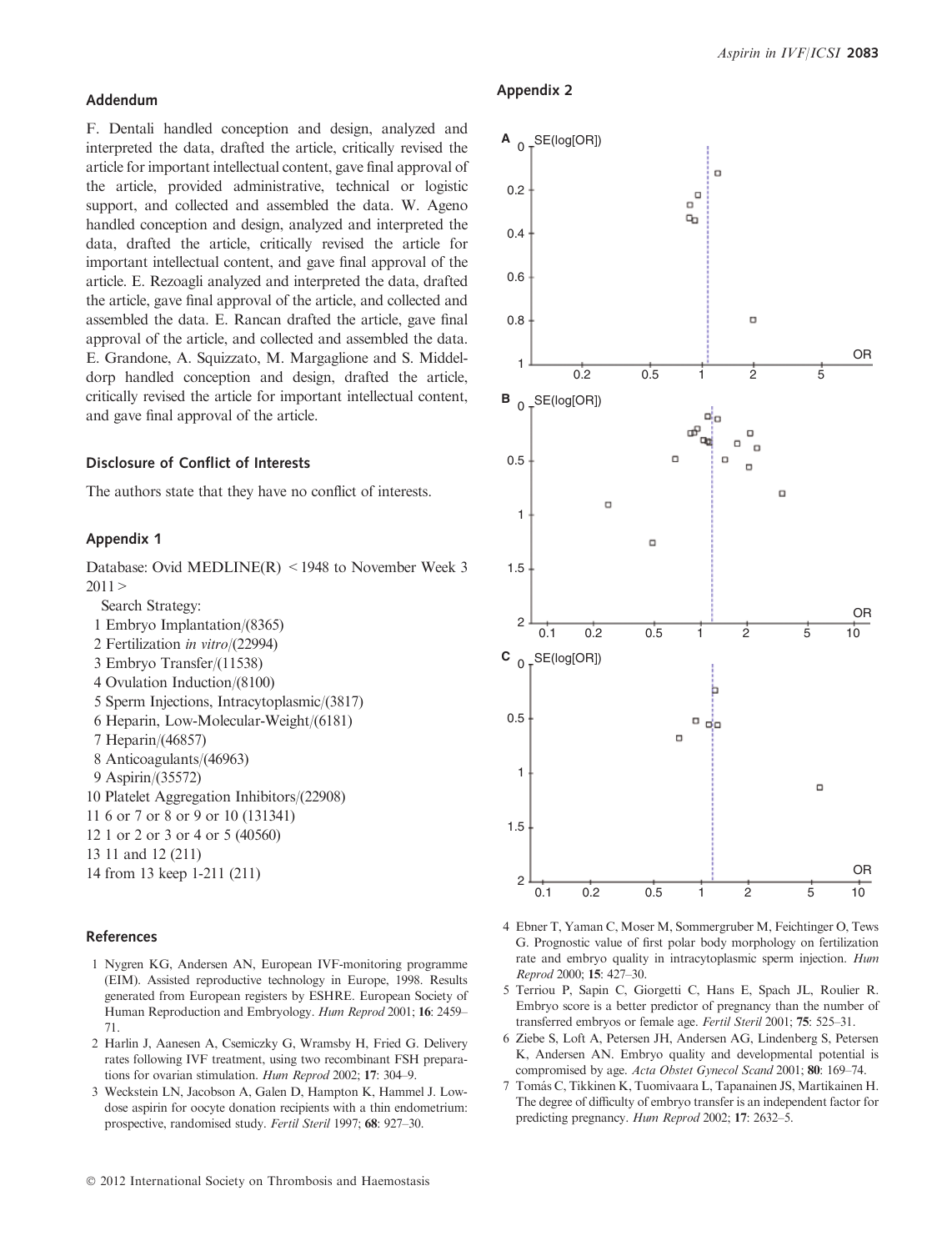- 8 Goswamy RK, Williams G, Steptoe PC. Decreased uterine perfusion– a cause of infertility. Hum Reprod 1988; 3: 955–9.
- 9 Battaglia C, Artini PG, Giulini S, Salvatori M, Maxia N, Petraglia F, Volpe A. Colour Doppler changes and thromboxane production after ovarian stimulation with gonadotrophin-releasing hormone agonist. Hum Reprod 1997; 12: 2477–82.
- 10 Steer CV, Campbell S, Tan SL, Crayford T, Mills C, Mason BA, Collins WP. The use of transvaginal color flow imaging after in vitro fertilization to identify optimum uterine conditions before embryo transfer. Fertil Steril 1992; 57: 372–6.
- 11 Haapsamo M, Martikainen H, Räsänen J. Low-dose aspirin and uterine haemodynamics on the day of embryo transfer in women undergoing IVF/ICSI: a randomized, placebo-controlled, double-blind study. Hum Reprod 2009; 24: 861–6.
- 12 Ruopp MD, Collins TC, Whitcomb BW, Schisterman EF. Evidence of absence or absence of evidence? A reanalysis of the effects of low-dose aspirin in in vitro fertilization. Fertil Steril 2008; 90: 71–6.
- 13 Wada I, Hsu CC, Williams G, Macnamee MC, Brinsden PR. The benefits of low-dose aspirin therapy in women with impaired uterine perfusion during assisted conception. Hum Reprod 1994; 9: 1954–7.
- 14 Rubinstein M, Marazzi A, Polak de Fried E. Low-dose aspirin treatment improves ovarian responsiveness, uterine and ovarian blood flow velocity, implantation, and pregnancy rates in patients undergoing in vitro fertilization: a prospective, randomized, double-blind placebocontrolled assay. Fertil Steril 1999; 71: 825–9.
- 15 Khairy M, Banerjee K, El-Toukhy T, Coomarasamy A, Khalaf Y. Aspirin in women undergoing in vitro fertilization treatment: a systematic review and meta-analysis. Fertil Steril 2007; 88: 822–31.
- 16 Gelbaya TA, Kyrgiou M, Li TC, Stern C, Nardo LG. Low-dose aspirin for in vitro fertilization: a systematic review and meta-analysis. Hum Reprod Update 2007; 13: 357–64.
- 17 Moher D, Liberati A, Tetzlaff J, Altman DG, PRISMA Group. Preferred reporting items for systematic reviews and meta-analyses: the PRISMA statement. Ann Intern Med 2009; 151: 264–9.
- 18 McGinn T, Wyer PC, Newman TB, Keitz S, Leipzig R, Guyatt G, Evidence-Based Medicine Teaching Tips Working Group. Tips for learners of evidence-based medicine: 3. Measures of observer variability (kappa statistic). CMAJ 2004; 171: 1369–73.
- 19 Jadad AR, Moore AR, Carrol D. Assessing the quality of reports of randomized clinical trials: is blinding necessary? Control Clin Trials 1996; 17: 1–12.
- 20 National Collaborating Centre for Women's and Children's Health (UK). Fertility: Assessment and Treatment for People with Fertility Problems [Internet]. London, UK: RCOG Press, 2004.
- 21 DerSimonian R, Laird N. Meta-analysis in clinical trials. Control Clin Trials 1986; 7: 177–88.
- 22 Higgins JP, Thompson SG, Deeks JJ, Altman DG. Measuring inconsistency in meta-analyses. BMJ 2003; 327: 557–60.
- 23 Sterne JA, Egger M, Smith GD. Systematic reviews in health care: investigating and dealing with publication and other biases in metaanalysis. BMJ 2001; 323: 101–5.
- 24 Revelli A, Dolfin E, Gennarelli G, Lantieri T, Massobrio M, Holte JG, Tur-Kaspa I. Low-dose acetylsalicylic acid plus prednisolone as an adjuvant treatment in IVF: a prospective, randomized study. Fertil Steril 2008; 90: 1685–91.
- 25 Geva E, Amit A, Lerner-Geva L, Yaron Y, Daniel Y, Schwartz T, Azem F, Yovel I, Lessing Jb. Prednisone and aspirin improve pregnancy rate in patients with reproductive failure andautoimmune antibodies: a prospective study. AJRI 2000; 43: 36–40.
- 26 Qublan H, Amarin Z, Dabbas M, Farraj A-E, Beni-Merei Z, Al-Akash H, Bdoor A-n, Nawasreh M, Malkawi S, Diab F, Al-Ahmad N, Balawneh M, Abu-Salim A. Low-molecular weight heparin in the treatment of recurrent IVF-ET failure and thrombophilia: a prospective randomized placebo-controlled trial. Hum Fertil, 2008; 11: 246–53.
- 27 Urman B, Ata B, Yakin K, Alatas C, Aksoy S, Mercan R, Balaban B. Luteal phase empirical low molecular weight heparin administration in

patients with failed ICSI embryo transfer cycles: a randomized openlabeled pilot trial. Hum Reprod 2009; 24: 1640–7.

- 28 Stern C, Chamley L, Norris H, Hale L, Baker HWG. A randomized, double-blind, placebocontrolled trial of heparin and aspirin for women with *in vitro* fertilization implantation failure and antiphospholipid or antinuclear antibodies. Fertil Steril 2003; 80: 376–83.
- 29 Sher G, Maassarani G, Zouves C, Feinman M, Sohn S, Matzner W, Chong P, Ching W. The use of combined Heparin/Aspirin and immunoglobulin G therapy in the treatment of in vitro fertilization patients with antithyroid antibodies. AJRI 1998; 39: 223–5.
- 30 Sher G, Zouves C, Feinman M, Maassarani G, Matzner W, Chong P, Ching W. A rationale basis for the use of combined Heparin/Aspirin and IVIG immunotherapy in the treatment of recurrent IVF failure associated with antiphospholipid antibodies. AJRI 1998; 39: 391–4.
- 31 Sher G, Matzner W, Feinman M, Maassarani G, Zouves C, Chong P, Ching W. The selective use of Heparin/Aspirin therapy, alone or in combination with intravenous immunoglobulin G, in the management of antiphospholipid antibody-positive women undergoing in vitro fertilization. AJRI 1998; 40: 74–82.
- 32 Sher G, Feinman M, Zouves C, Kuttner G, Maassarani G, Salem R, Matzner W, Ching W, Chong P. High fecundity rates following in-vitro fertilization and embryo transfer in antiphospholipid antibody seropositive women treated with heparin and aspirin. Hum Reprod 1994; 9: 2278–83.
- 33 Bronson R. Immunology and reproductive medicine. Hum Reprod 1995; 10: 755–7.
- 34 Yehia M. Luteal phase support in assisted reproduction. Debate. Middle East Fertil Soc J 2007; 12: 158–60.
- 35 Cheung LP, Yip SK, Lok IH, Haines CJ. Aspirin and reproductive performance? Fertil Steril 1999; 72: 754–5.
- 36 Check JH, Dietterich C, Lurie D, Nazari A, Chuong J. A matched study to determine whether low-dose aspirin without heparin improves pregnancy rates following frozen embryo transfer and/or affects endometrial sonographic parameters. J Assist Reprod Genet 1998; 15: 579–82.
- 37 Urman B, Mercan R, Alatas C, Balaban Bisiklar A, Nuhoglu A. Lowdose aspirin does not increase implantation rates in patients undergoing intracytoplasmic sperm injection: a prospective randomized study. J Assist Reprod Genet 2000; 17: 586–90.
- 38 Matassa I,MoranaT,PerinoA,PaneA,CastelliA,NataleE, VeneziaR. Terapia con aspirina ed embryo-transfer eco guidato nella IVF-ET. Giorn It Ost Gin 2001; 3: 98–9.
- Lok IH, Yip SK, Cheung LP, Leung PHY, Haines CJ. Adjuvant lowdose aspirin therapy in poor responders undergoing in vitro fertilization: a prospective, randomized, double-blind, placebo-controlled trial. Fertil Steril 2004; 81: 556–61.
- 40 Waldenstrom U, Hellberg D, Nilsson S. Low-dose aspirin in a short regimen as standard treatment in in vitro fertilization: a randomized, prospective study. Fertil Steril 2004; 81: 1560–4.
- 41 Pakkila M, Rasanen J, Heinonen S, Tinkanen H, Tuomivaara L, Makikallio K, Hippelainen M, Tapanainen JS, Martikainen H. Lowdose aspirin does not improve ovarian responsiveness or pregnancy rate in IVF and ICSI patients: a randomized,placebo-controlled double-blind study. Hum Reprod 2005; 20: 2211–4.
- 42 Duvan CI, Ozmen B, Satıroglu H, Atabekoglu CS, Berker B. Does addition of low-dose aspirin and/or steroid as a standard treatment in nonselected intracytoplasmic sperm injection cycles improve in vitro fertilization success? A randomized, prospective, placebo-controlled study. J Assist Reprod Genet 2006; 23: 15–21.
- 43 Moini A, Zafarani F, Haddadian S, Ahmadi J, Honar H, Riazi K. Effect of low-dose aspirin therapy on implantation rate in women undergoing *in-vitro* fertilization cycles. Saudi Med J 2007; 28: 732–6.
- 44 Haapsamo M, Martikainen H, Rasanen J. Low-dose aspirin reduces uteroplacental vascular impedance in early and mid gestation in IVF and ICSI patients: a randomized, placebo-controlled double-blind study. Ultrasound Obstet Gynecol 2008; 32: 687–93.